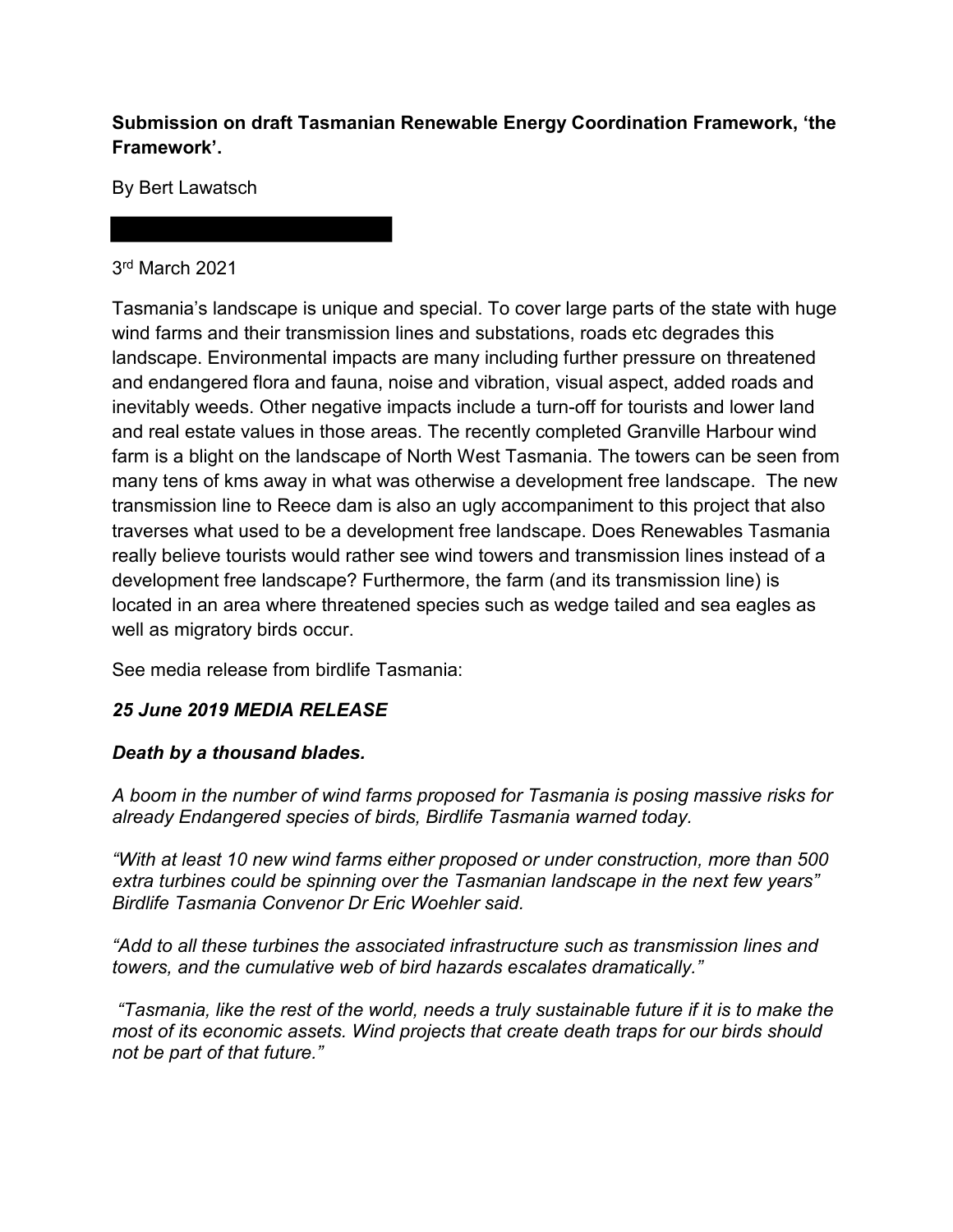*The wind farms (listed below) would be built on Tasmania's west coast, across much of the far northwest coast, parts of the Central Plateau, and in the northeast. They add to existing wind farms already recorded as taking a deadly toll, particularly of Wedge-tailed Eagles.*

*"BirdLife Tasmania supports renewable energy, which is vital to address the climate emergency" Dr Woehler said. "But just because a project is offering renewable energy, it should not get a free pass to kill Endangered species.*

*"The time has come when there needs to be urgent consideration of the cumulative impacts of so many wind projects on birds in Tasmania," Dr Woehler said. "What is missing is a holistic, strategy for windfarms in Tasmania that includes critical no-go areas" he added.* 

*The most worrying project is the looming largest wind farm in the Southern Hemisphere on Robbins Island in the far northwest of Tasmania, which would force radical changes in the surrounding ecosystem.*

*"When built, its turbines will threaten migratory Arctic shorebirds, some already listed as Critically Endangered, that make the Robbins Passage - Boullanger Bay wetland complex their southern summer home," he said. "The island is used by migrating Orange-bellied Parrots. Much of the 9,900ha island will be covered by the wind farm.*

*To reach the island for construction, a causeway and bridge system would be built over 1.4 km of free-flowing tidal wetlands.* 

*These wetlands are the summer home to more than 10,000 migratory shorebirds. The Robbins Passage - Boullanger Bay wetland complex is the most important site for shorebirds in Tasmania, supporting more shorebirds than the rest of the State combined. It is a critical site in a global flyway that stretches from Australia through eastern Asia to north of the Arctic Circle in Siberia.*

*"it is an amazing spectacle to see flocks of these far-flying birds at home in this still unspoilt sea country," Dr Woehler said.*

*"The Robbins Passage-Boullanger Bay wetlands complex has been repeatedly assessed as being of global importance," he said. "It was assessed as clearly holding values that made it eligible to be listed under the international Ramsar Convention to protect wetlands of international significance. But this protection was denied after a campaign by local opponents".*

*Despite this setback, the area has been listed as an Important Bird Area in a worldwide network recognised by BirdLife International and the IUCN (International Union for the Conservation of Nature), at a time when migratory shorebird populations have begun to crash on the East Asian-Australasian Flyway.*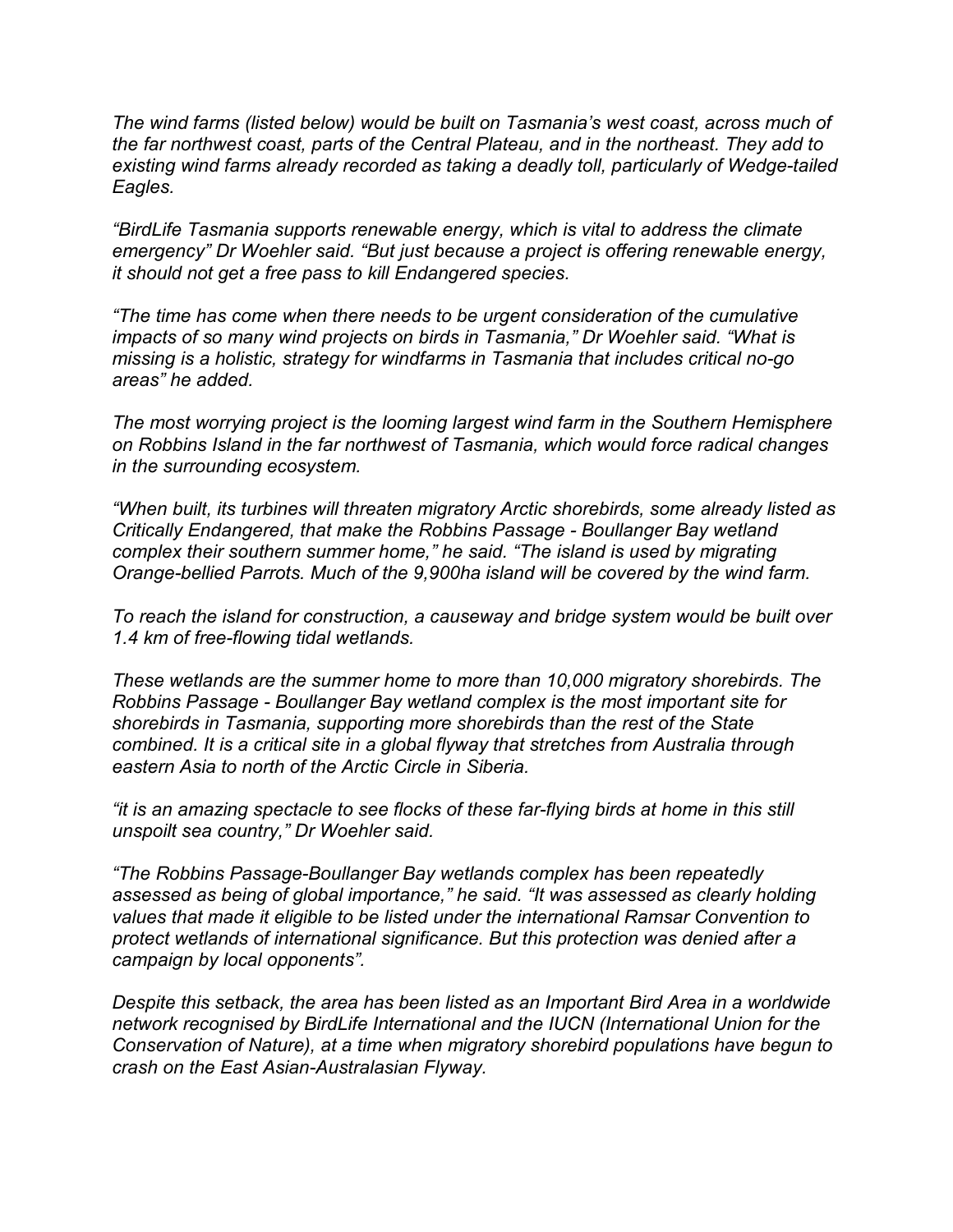*"This makes this Tasmanian refuge even more important as a barometer of how many birds are strong enough to make it to the far southern extent of the flyway."Surveys by BirdLife Tasmania have tracked these numbers and their trends for more than 20 years.*

*"Our surveys show that the numbers of Eastern Curlew and Curlew Sandpiper in Tasmania have decreased catastrophically over that time. Our data has helped list both of these birds as Critically Endangered in Australia" Dr Woehler said.* 

*Another three wind farms are planned along the northwest coast at Jim's Plain, Western Plains at Stanley and Port Latta, as farmers seek further revenue streams. South of these, investigations are underway into wind farms at Hellyer and Guildford - remote from towns - but not from eagles. Another investigation is under way at St Patrick's Plains on the Central Plateau, close to the Cattle Hill Wind Farm which is under construction.* 

*The combination of turbines with more high tension transmission lines will pose a massively increased threat to Wedge-tailed Eagles, whose known deaths are growing across the existing network.* 

*Just last year, TasNetworks alone reported that 29 Wedge-tailed Eagles were killed on its power lines. "Many other eagle deaths and injuries - reported and unreported - have happened at existing wind farms, and on power lines around the state," Dr Woehler added. "Where is the wind farm strategy for Tasmania? Where are the sensitive and critical no-go areas for windfarms in Tasmania? Unless and until we have a strategy and make every effort to protect our wildlife from wind farms, the constant mortality of eagles and other birds undermines any claims of 'sustainability' by the renewable energy sector" Dr Woehler concluded.*

*List of wind projects proposed or under construction in Tasmania, as of June 2019:*

- *1. Granville Harbour under construction, 31 turbines [https://granvilleharbourwindfarm.com.au/]*
- *2. Guildford up to 80 turbines [https://epuron.com.au/]*
- *3. Hellyer up to 40 turbines [https://epuron.com.au/]*
- *4. Lake Echo/Cattle Hill under construction, 48 turbines [https://cattlehillwindfarm.com/]*
- *5. Low Head approved 14 turbines [https://www.lowheadwindfarm.com.au/] 6. Port Latta - approved - 14 turbines [http://portlattawindfarm.com.au/]*
- *7. Robbins Island + Jims Plains c.150 turbines [https://robbinsislandwindfarm.com/]*
- *8. Rushy Lagoon/Waterhouse, under investigation, 50 100 turbines*
- *9. St Patrick's Plains up to 80 turbines [https://epuron.com.au/]*
- *10. Western Plains (Stanley) 13 turbines[https://epuron.com.au/wind/stanley-windfarm/]*

*Media:*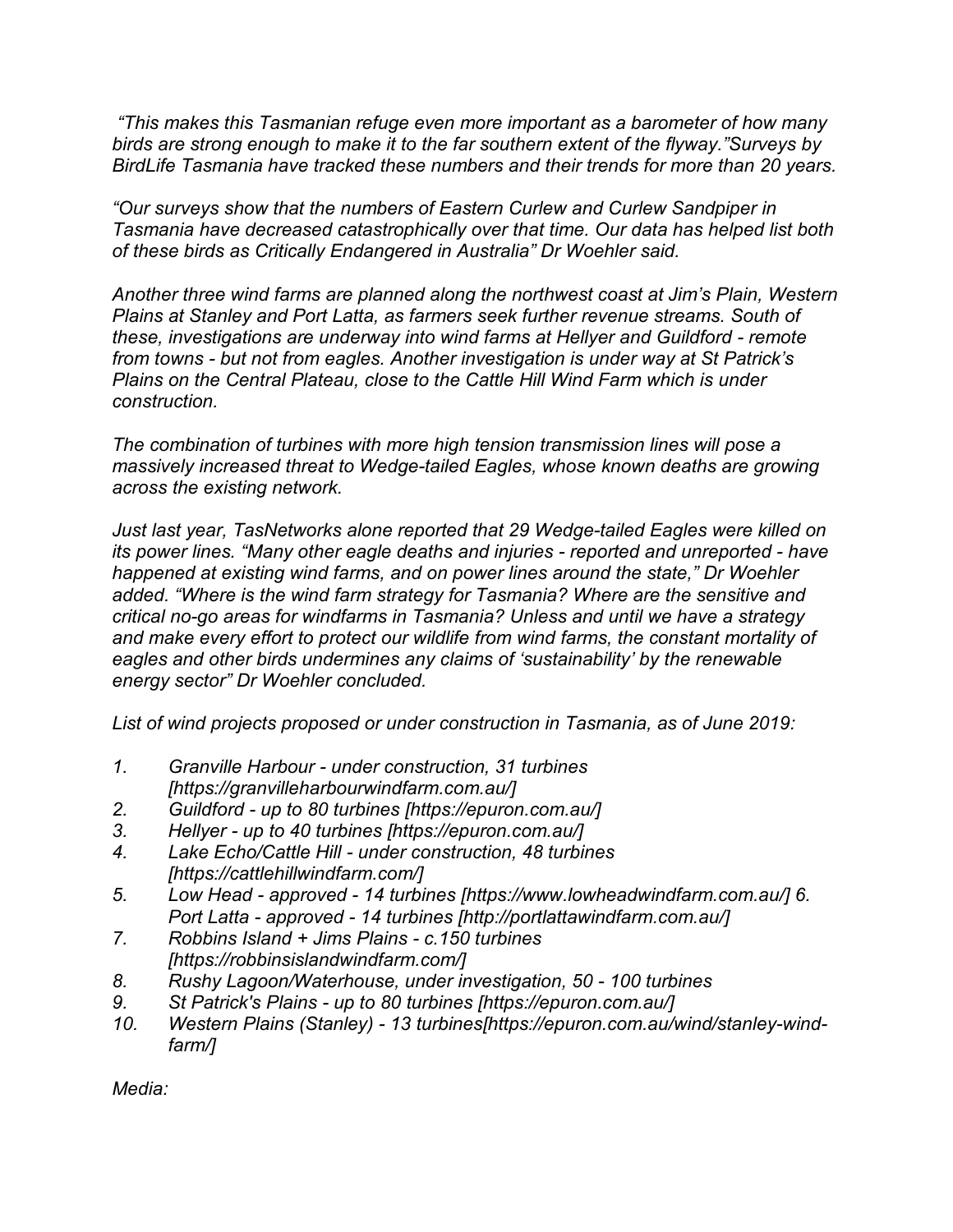#### *Dr Eric Woehler, Convenor BirdLife Tasmania 0438 204 565*

*Image: Tasmanian Wedge-tailed Eagle with wind turbines in distance. ©Eric Woehler, BirdLife Tasmania: may be used with acknowledgement.*

Clearly, it can be seen from this release that Birdlife Tasmania believes there is already a problem with the impact of current wind farms and transmission lines on birds in Tasmania. Will the framework consult bird experts such as Eric Woehler and follow his advice?

The framework should listen to what communities want – not what Guy Barnett or his government wants. There are alternatives to the large scale wind farms proposed by the government.

Offshore wind farms could mitigate many of the problems.

Obviously, Australia is a land of sunshine and more roof top solar in Tasmania and the mainland could easily achieve the renewable energy targets the governments are wanting. The state and federal governments should be encouraging more residential roof top solar via more attractive feed in tariffs and/or subsidies.

Other renewable generation options for Tasmania include wave/tidal power. If Renewables Tasmania believes Tasmania needs more renewable energy it could source this power from mainland renewable projects via the existing undersea cable. Any number of low environmental impact solar farms could be built on the mainland in many locations. Does Tasmania actually need more power? Where is the energy market study that answers this question? For Guy Barnett to merely say he wants to double Tasmania's renewable energy output by 2040 does nothing to answer this question.

The framework should consider all the available generation options in the state and not just large scale wind farms as seems to be the case. The different options need to be weighed up taking into account all factors to arrive at the best option. The best solution is the one that takes into account factors including community, environmental impact, tourism, cost to Tasmania and not just what the developer wants. The best solution may be to not build any new large scale generation projects in Tasmania and instead encourage people to invest in roof top solar both in Tasmania and on the mainland. Tasmania should not be giving away its land and wind resources to interstate and overseas owned companies that provide no return to Tasmanians. The jobs are few once the wind farms are operating since they are automated systems. It is inappropriate to establish Tasmania's renewable energy zones, as this framework seeks to do, until this work is under taken.